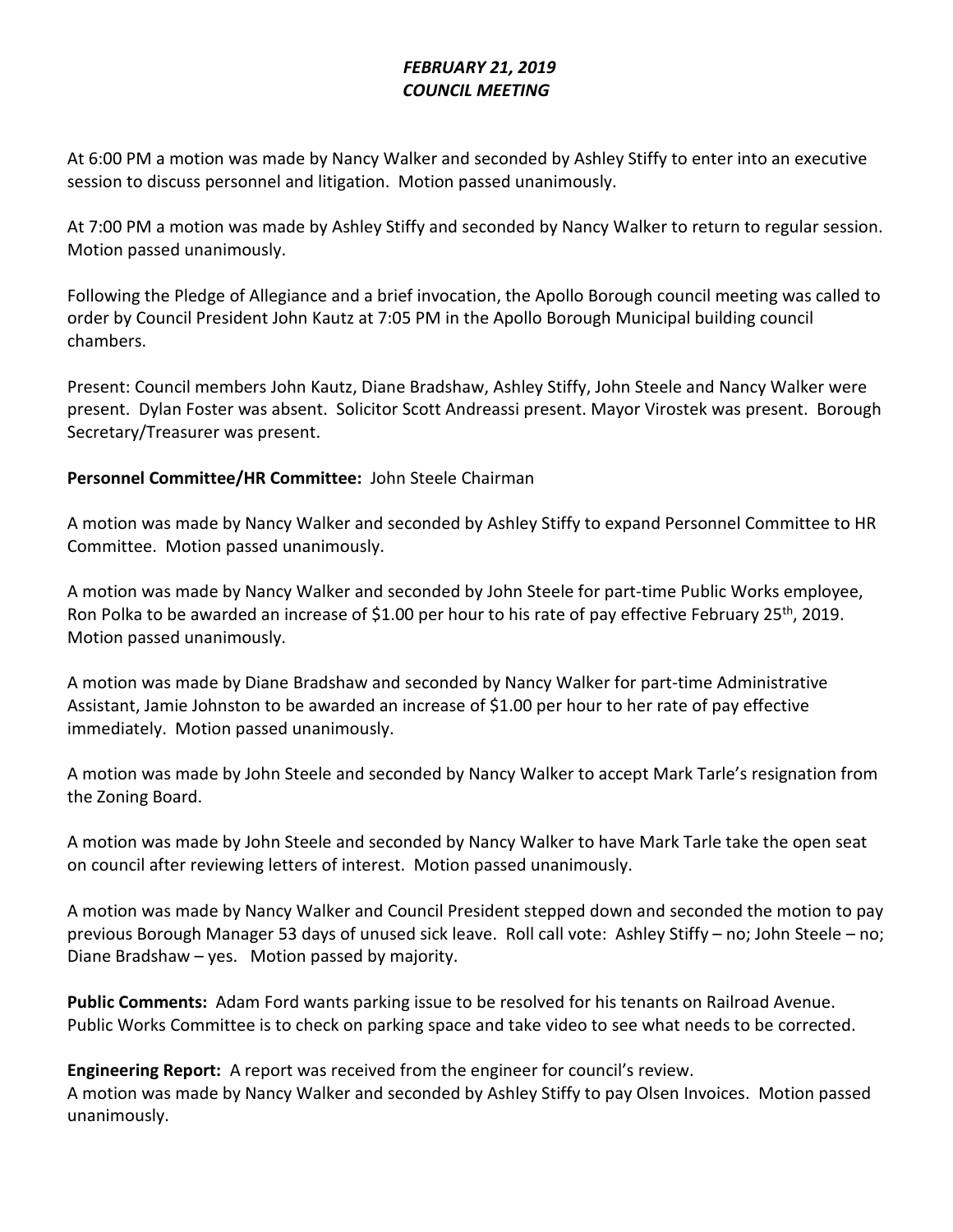**Approval of Minutes:** A motion was made by Ashley Stiffy and seconded by Nancy Walker, to approve the minutes from January 24, 2019.Motion passed unanimously*.*

**Mayor's Report***:* A report was given by Mayor Cindee Virostek*.*

**Solicitor's Report:** Solicitor to look over Land Bank agreement and Employee Handbook.

## **Public Works & Streets Committee Report:** Nancy Walker Chairman

Nancy Walker to contact Fire Departments regarding Memorial Day Celebration.

## **Public Safety & Public Service Committee Report:** Diane Bradshaw – Chairman

A motion was made by Nancy Walker and seconded by Diane Bradshaw to schedule Apollo Borough Clean Up Days on Friday, May 3<sup>rd</sup> from 10:00 AM to 5:00 PM & Saturday, May 4<sup>th</sup> from 8:00 AM to Noon.

A motion was made by Nancy Walker and seconded by Ashley Stiffy to notify Salvation Army that Pinwheels for Child Abuse Awareness has been approved. Motion passed unanimously.

A motion was made by Diane Bradshaw and seconded by Nancy Walker to approve Pennsylvania Turnpike EZ Pass for the Police Department.

## **Property & Planning Committee Report:**Ashley Stiffy Chairman

One more bid needed for landscaping project.

#### **Finance Committee Report***:* John Kautz Chairman

A motion was made by Nancy Walker and seconded by Ashley Stiffy to send authorization letter to FCB to approve Linda Steele as an advisor.

#### *Property Committee Report*

Approval of items for payment as follows (MTD January 2018): Garbage Fund – \$7883.39 General Fund (includes payroll) – \$44,144.29 Liquid Fuels Fund – \$15474.60 Sewer Fund – \$14,365.59 Sewer Separation Fund - \$2,395.03 Parking Fund – \$241.59 **Total – \$84,504.49**

A motion was made by John Steele, and seconded by Ashley Stiffy, to pay all bills, including payroll. The motion passed unanimously.

At 8:45 PM a Second Executive Session motioned by Nancy Walker and seconded by Ashley Stiffy.